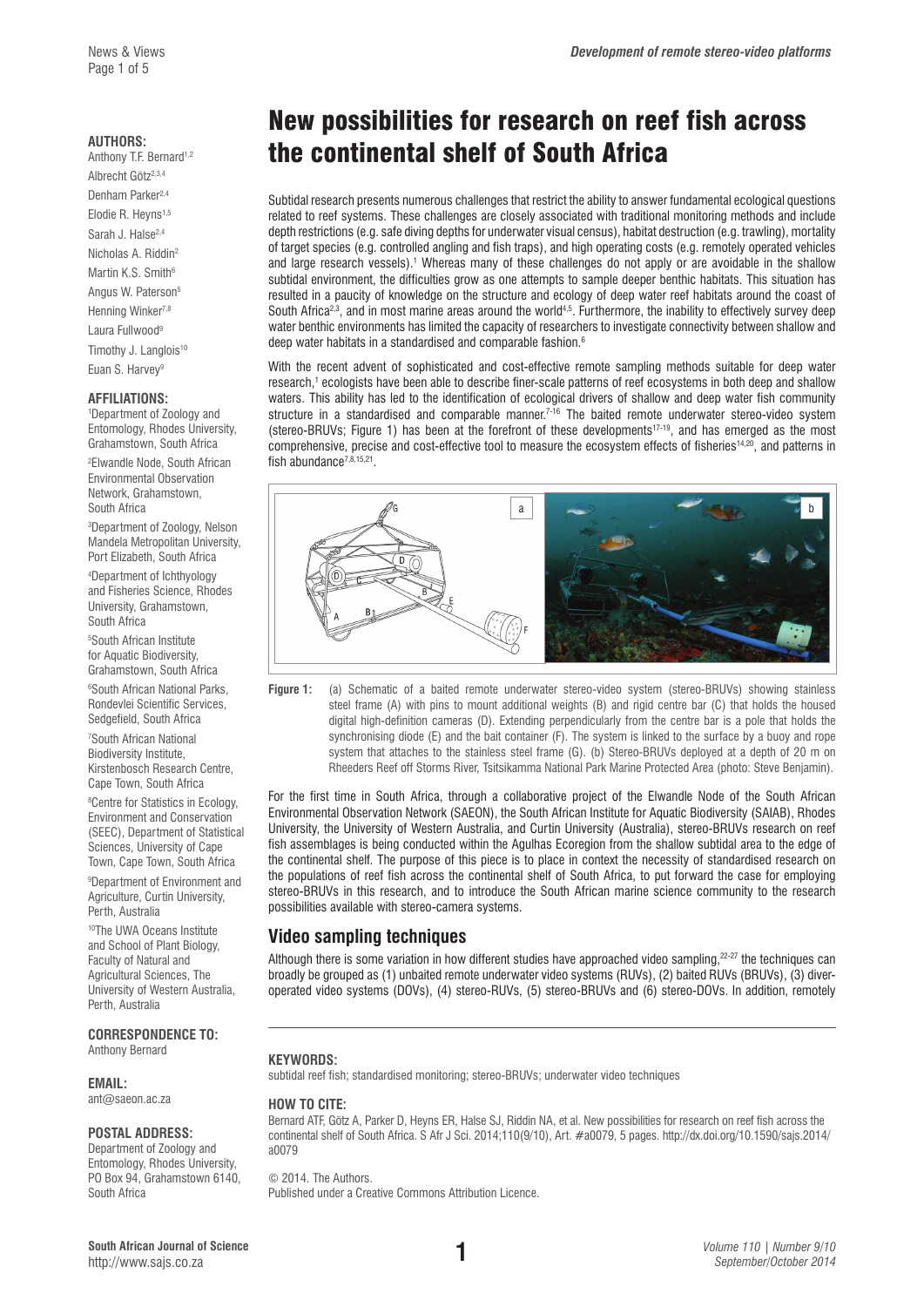operated vehicles (ROVs) and autonomous underwater vehicles (AUVs) equipped with video cameras are being used more frequently for research. However, both ROVs and AUVs are expensive and logistically complicated to operate and have been largely restricted to oceanographic (AUVs) or exploratory (ROVs) research. Both RUVs and BRUVs are deployed from a research vessel with the system resting on the sea floor or in the water column, while tethered to a surface marker buoy or to the research vessel. The only distinction between these two approaches is that BRUVs use a food-based attractant to draw fish into the field of view of the camera. DOV is synonymous with underwater visual census (UVC), except that the survey is recorded and the researcher identifies and counts fish post sampling from the video footage, as opposed to identifying and counting the fish while underwater (as in UVC). Stereovideo sampling is a variation of mono-video camera techniques (RUVs, BRUVs and DOVs) that allow for fish lengths to be measured and the survey area to be quantified, greatly increasing the data output per sample and the value of the data for studying the effects of fishing.<sup>14</sup>

Since the mid-1990s there has been an exponential increase in the number of research articles published in peer-reviewed scientific journals that employed BRUVs, RUVs, DOVs or their stereo-video equivalents to collect fish assemblage data from subtidal reefs across continental shelves (Figure 2). Stereo-video sampling techniques first emerged in the early 1980s<sup>28</sup>; however, it was only in the mid-1990s that development of the remote stereo-video approach was initiated by researchers at Otago University and Melbourne University.24 Only in the last 4 years has the method expanded globally, resulting in a rapid increase in the number of publications based on data collected with this approach (Figure 2). Further growth in the publication rate can be expected over the next few years as the tools become more available and awareness of the new research possibilities they provide increases.

Several studies have compared the benefits and shortcomings of different underwater video sampling techniques,<sup>19,29-31</sup> or contrasted them with more established subtidal sampling techniques such as UVC<sup>18,32,33</sup>, controlled angling<sup>14,34</sup>, research trawling<sup>25,35</sup> or trapping<sup>35,36</sup>. In general, results show that the stereo-BRUVs technique outperforms all other available methods with the data characterised by low levels of variability, high levels of species richness, high abundances of species targeted by fisheries and accurate information on the size structure of these populations.14,18,19,24,30,36

Remote video sampling techniques are flexible in that the systems can be deployed with or without bait, or with the bait type varying between units or deployments, and can be tailored to address a multitude of questions by targeting specific components of the fish community. As such, remote video sampling techniques reduce the research footprint and provide data capable of addressing research and management questions across geographical and depth gradients, within special management areas (e.g. no-take marine protected areas, MPAs) and across different habitats. Importantly, the feasibility of long-term standardised monitoring will be increased significantly by the cost-efficiency of the method.

One of the major advantages of stereo-video over mono-video techniques is that it allows for precise length measurement of fish underwater. This advantage means that the potential for observer error is avoided (compared with UVC) and the need to remove fish from the water, which frequently leads to barotrauma, is eliminated (compared with controlled angling and fish traps).17,37,38 The size distribution of a fish community is a more sensitive measure of fishing pressure than abundance, as larger individuals of a species are typically more aggressive and caught first when fishing.<sup>1</sup> Research from Western Australia has demonstrated that the size data collected with stereo-BRUVs are comparable to fisheries-dependent data sources and are therefore potentially useful for informing management of stocks.36,39 In addition, size-based indicators, such as mean length in a population or community, mean maximum length in a community, and the slope and intercept of size spectra, are particularly useful for long-term ecosystem-based fisheries management (EBFM).<sup>40,41</sup> Furthermore, the use of stereo-video also allows the distance from the cameras to a fish to be measured and hence the area sampled can be standardised.<sup>42</sup>

Over the last 4 years, single camera remote underwater video systems (RUVs and BRUVs) have been successfully employed to survey the reef fish communities in the Tsitsikamma National Park, Still Bay National Park and Table Mountain National Park MPAs in South Africa. 31,43,44 The results suggest that BRUVs are highly suitable for obtaining relative abundance data for most of the reef fish species occurring in the Agulhas Ecoregion. Furthermore, data collected in the Tsitsikamma National Park



**Figure 2:** Number of articles published in peer-reviewed scientific journals (a) from 1952 to June 2013 that included use of video sampling techniques and (b) from 1994 that included use of stereo-video sampling techniques. The bars indicate the number of articles published by July 2013, while the open circle indicates the expected number of published articles by the end of 2013. The articles were collated by means of academic publication search engines (Academic Search Premier, Cambridge Journals, CSIRO, ESA, JSTOR, Google Scholar, Inter-Research, Science Direct, Sci-Verse Scopus, Springer Link, Web of Knowledge) and reference list reviews of key literature. Search terms entered included: BRUVs, RUVs, DOVs, remote video and fish. Studies using remotely operated vehicles and autonomous underwater vehicles and those with data collected beyond the continental shelves were excluded.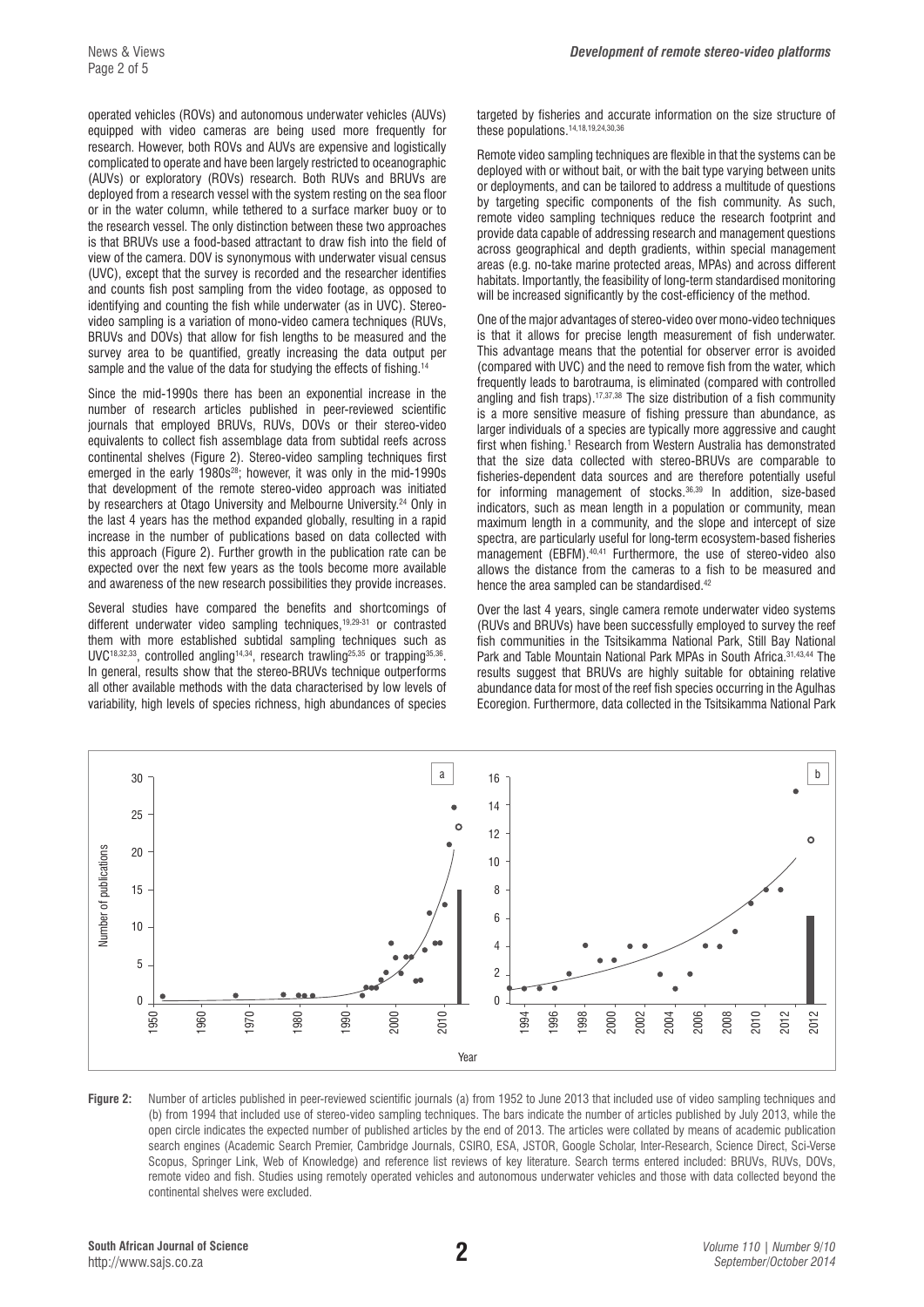MPA, using six different techniques, show that BRUVs detected 92% of all bony fish and 71% of all cartilaginous species recorded by the six methods, compared with 68% and 43%, respectively, for the second best method – RUVs (Table 1).<sup>45</sup> Interestingly, in the same study UVC recorded zero cartilaginous species and only 60% of the bony fish species, even though it had three times the sampling effort compared with both RUVs and BRUVs.45 These results further emphasised the efficiency of BRUVs, with the method requiring only 21 samples per annum to detect a 10% increase in the abundance of important commercial fisheries species, compared with 49 samples required by RUVs and 72 samples required by UVC.<sup>45</sup>

During 2013, stereo-BRUVs were deployed for the first time in South Africa (and Africa), to collect fish assemblage data within the Tsitsikamma National Park MPA. A total of 194 samples, equating to 388 h of video footage, was collected from inside and outside the MPA using four units during 17 sampling days. Sampling depth ranged from 6 m to 80 m, encompassing the deepest extent of the reef habitat inside the MPA and equivalent habitat outside the MPA. All sampling was conducted off an 8-m semi-rigid ski-boat fitted with a simple capstan winch to retrieve the weighted systems. Preliminary analysis of 36 samples has resulted in the detection of 41 species and a total of 3644 size measurements, showing that the stereo-BRUVs not only provide the same benefits as the mono-camera BRUVs, but also produce a considerable amount of length frequency data  $(\pm 100/\text{sample})$ .

# **Importance of standardised monitoring**

Over the last few decades it has become evident that both management and monitoring of fish resources have been inadequate, or inappropriate, to ensure the conservation of biodiversity and sustainable utilisation of target species.46-49 The single or multi-species approach to traditional management is considered by many to be outdated, particularly for reef fish, and there is a drive to implement holistic EBFM.3,47,48,50 Similarly, the assumption that managers can rely on resource users to abide by regulations has been repeatedly disproved, compelling managers to adopt approaches that are feasible to manage and enforce, such as notake MPAs.<sup>3,48,49</sup>

Ecosystem-based fisheries management requires sound knowledge on the ecology of the natural systems being managed.50,51 Because of the vulnerable nature of populations of over-exploited fish species, monitoring methods need to be non-destructive to remove the possibility of additional impacts on stocks. Furthermore, many reef fish species occupy broad depth ranges during the course of their life histories.52-54 In South Africa, this applies for most of the important endemic reef dwelling species targeted in the line-fishery industry, with some occupying a depth range in excess of 150 m.52,53 This is true for species such as carpenter (*Argyrozona argyrozona*), dageraad (*Chrysoblephus cristiceps*), red stumpnose (*C. gibbiceps*), roman (*C. laticeps*), black musselcracker (*Cymatoceps nasutus*), blue hottentot (*Pachymetopon aeneum*), hottentot seabream (*Pachymetopon blochii*), red steenbras (*Petrus rupestris*), scotsman (*Polysteganus praeorbitalis*) and panga (*Pterogymnus laniarius*), many of which are considered over-exploited and are listed by the South African Sustainable Seafood Initiative as species of concern or as unsustainable.<sup>48,49,55</sup> Adequate monitoring

across these broad distributional ranges in a standardised and comparable fashion is required to provide data that promotes effective management of such species. The remote underwater stereo-video system, whether baited or unbaited, offers an opportunity to meet this need.

# **Conclusions**

There is a growing global recognition that high-resolution, nondestructive and in-situ stereo-video techniques can provide improved understanding of fine-scale ecology on deep and shallow reef habitats, and deliver data that support effective EBFM. Preliminary work in South Africa has proved that the method can be cost-efficiently employed by small research teams working off small vessels. The stereo-video research platform developed at SAIAB and SAEON will be able to operate down to depths of 250 m, covering the entire depth range of the continental shelf of South Africa, and will open an extensive array of new research possibilities to scientists based at tertiary education facilities and research institutes in South Africa. The next step is to implement priority research projects that, for example, provide data necessary to develop an understanding of the ecology of shallow- and deep-water habitats and their connectivity, and to determine the spatial patterns of abundance and biomass distributions of vulnerable and endemic fish species. This will support the implementation of effective EBFM and form the basis of long-term monitoring programmes that inform adaptive EBFM.

Beyond the scientific value, hours of video footage will be available for educational purposes to raise awareness regarding the vulnerability of reef fishes and the role of no-take MPAs in protecting reef ecosystems. This material can be used to stimulate interest in marine biology amongst the younger generation and inform communities on the importance of MPAs and fisheries regulations.

# **Acknowledgements**

Funding was provided by the South African Institute for Aquatic Biodiversity, the South African Environmental Observation Network, the British Ecological Society, the Western Indian Ocean Marine Science Association and the National Research Foundation of South Africa.

## **References**

- 1. Murphy HM, Jenkins GP. Observational methods used in marine spatial monitoring of fishes and associated habitats: A review. Mar Freshwater Res. 2010;61:236–252. <http://dx.doi.org/10.1071/MF09068>
- 2. Griffiths CL, Robinson TB, Lange L, Mead A. Marine biodiversity in South Africa: An evaluation of current states of knowledge. PLoS ONE. 2010;5:e12008. <http://dx.doi.org/10.1371/journal.pone.0012008>
- 3. Sink KJ, Attwood CG, Lombard AT, Grantham H, Leslie R, Samaai T, et al. Spatial planning to identify focus areas for offshore biodiversity protection in South Africa. Final report for the Offshore Marine Protected Area Project. Cape Town: South African National Biodiversity Institute; 2011.
- 4. Miller K, Neil H, Tracey D. Recent advances in deep-sea coral science and emerging links to conservation and management of deep-sea ecosystems. Mar Ecol Prog Ser. 2009;397:1–5.<http://dx.doi.org/10.3354/meps08452>

**Table 1:** Fish species sampled by means of controlled angling (CA), fish trap (FT), remotely operated vehicle (ROV), remote underwater video systems (RUVs), baited RUVs (BRUVs) and underwater visual census (UVC) in the Tsitsikamma National Park Marine Protected Area during a simultaneous method comparison.45 Each method was allocated two randomly selected days for data collection within a 24-day sampling period.

|                                                                     | Method (number of samples) |         |                |                  |                   |                 |
|---------------------------------------------------------------------|----------------------------|---------|----------------|------------------|-------------------|-----------------|
| Common name (total number of species recorded with all six methods) | CA (16)                    | FT (25) | <b>ROV (7)</b> | <b>RUVs (10)</b> | <b>BRUVs (10)</b> | <b>UVC (30)</b> |
| Jawless fishes (1 species)                                          |                            |         |                |                  |                   |                 |
| Cartilaginous fishes (7 species)                                    | 3                          | 4       |                |                  | 5                 |                 |
| Bony fishes (25 species)                                            | 11                         |         | 9              |                  | 23                | 15              |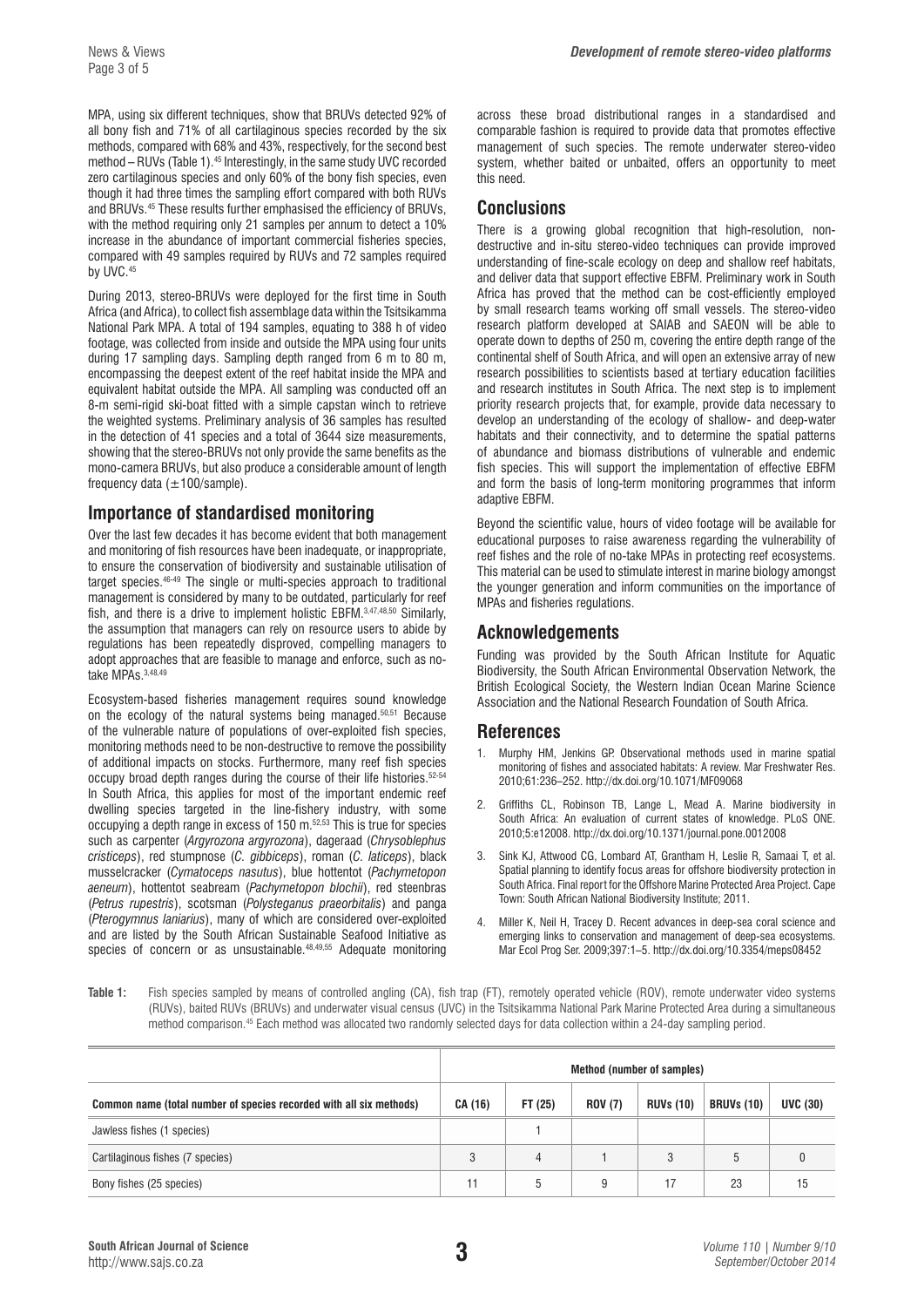- 5. Quattrini AM, Ross SW, Carlson MCT, Nizinski MS. Megafaunal-habitat associations at a deep-sea coral mound off North Carolina, USA. Mar Biol. 2012;159:1079–1094.
- 6. Levin LA, Dayton PK. Ecological theory and continental margins: Where shallow meets deep. Trends Ecol Evol. 2009;1142:606–617. [http://dx.doi.](http://dx.doi.org/10.1016/j.tree.2009.04.012) [org/10.1016/j.tree.2009.04.012](http://dx.doi.org/10.1016/j.tree.2009.04.012)
- 7. Moore CH, Harvey ES, Van Niel KP. Spatial prediction of demersal fish distributions: Enhancing our understanding of species-environment relationships. ICES J Mar Sci. 2009;66:2068–2075. [http://dx.doi.](http://dx.doi.org/10.1093/icesjms/fsp205) [org/10.1093/icesjms/fsp205](http://dx.doi.org/10.1093/icesjms/fsp205)
- 8. Moore CH, Harvey ES, Niel K. The application of predicted habitat models to investigate the spatial ecology of demersal fish assemblages. Mar Biol. 2010;157:2717–2729. <http://dx.doi.org/10.1007/s00227-010-1531-4>
- 9. Moore CH, Van Niel K, Harvey ES. The effect of landscape composition and configuration on the spatial distribution of temperate demersal fish. Ecography. 2011;34:425–435. <http://dx.doi.org/10.1111/j.1600-0587.2010.06436.x>
- 10. Watson DL, Anderson MJ, Kendrick GA, Nardi K, Harvey ES. Effects of protection from fishing on the lengths of targeted and non-targeted fish species at the Houtman Abrolhos Islands, Western Australia. Mar Ecol Prog Ser. 2009;384:241–249.<http://dx.doi.org/10.3354/meps08009>
- 11. Malcolm H, Jordan A, Smith SD. Testing a depth-based habitat classification system against reef fish assemblage patterns in a subtropical marine park. Aquat Conserv Mar Freshwater Ecosyst. 2011;21:173–185. [http://dx.doi.](http://dx.doi.org/10.1002/aqc.1165) [org/10.1002/aqc.1165](http://dx.doi.org/10.1002/aqc.1165)
- 12. Mcilwain JL, Harvey ES, Grove S, Shiell G, Al Oufi H, Al Jardani N. Seasonal changes in a deep-water fish assemblage in response to monsoongenerated upwelling events. Fish Oceanogr. 2011;20:497–516. [http://dx.doi.](http://dx.doi.org/10.1111/j.1365-2419.2011.00598.x) [org/10.1111/j.1365-2419.2011.00598.x](http://dx.doi.org/10.1111/j.1365-2419.2011.00598.x)
- 13. Harvey ES, Dorman SR, Fitzpatrick C, Newman SJ, McLean DL. Response of diurnal and nocturnal coral reef fish to protection from fishing: an assessment using baited remote underwater video. Coral Reefs. 2012;31:939–950. [http://](http://dx.doi.org/10.1007/s00338-012-0955-3) [dx.doi.org/10.1007/s00338-012-0955-3](http://dx.doi.org/10.1007/s00338-012-0955-3)
- 14. Langlois TJ, Harvey ES, Meeuwig JJ. Strong direct and inconsistent indirect effects of fishing found using stereo-video: Testing indicators from fisheries closures. Ecol Indic. 2012; 23:524–534. [http://dx.doi.org/10.1016/j.](http://dx.doi.org/10.1016/j.ecolind.2012.04.030) [ecolind.2012.04.030](http://dx.doi.org/10.1016/j.ecolind.2012.04.030)
- 15. Langlois TJ, Radford BT, Van Niel KP, Meeuwig JJ, Pearce AF, Rousseaux CSG, et al. Consistent abundance distributions of marine fishes in an old, climatically buffered, infertile seascape. Glob Ecol Biogeogr. 2012;21:886– 897. <http://dx.doi.org/10.1111/j.1466-8238.2011.00734.x>
- 16. Zintzen V, Anderson MJ, Roberts CD, Harvey ES, Stewart AL, Struthers CD. Diversity and composition of demersal fishes along a depth gradient assessed by baited remote underwater stereo-video. PLoS ONE. 2012;7:e48522. [http://](http://dx.doi.org/10.1371/journal.pone.0048522) [dx.doi.org/10.1371/journal.pone.0048522](http://dx.doi.org/10.1371/journal.pone.0048522)
- 17. Harvey ES, Shortis M. A system for stereo-video measurement of sub-tidal organisms. J Mar Tech Soc. 1995;29:10–22.
- 18. Watson DL, Harvey ES, Anderson MJ, Kendrick GA. A comparison of temperate reef fish assemblages recorded by three underwater stereovideo techniques. Mar Biol. 2005;148:415–425. [http://dx.doi.org/10.1007/](http://dx.doi.org/10.1007/s00227-005-0090-6) [s00227-005-0090-6](http://dx.doi.org/10.1007/s00227-005-0090-6)
- 19. Langlois TJ, Harvey ES, Fitzpatrick B, Meeuwig JJ, Shedrawi G, Watson DL. Cost-efficient sampling of fish assemblages: Comparison of baited video stations and diver video transects. Aquat Biol. 2010;9:155–168. [http://dx.doi.](http://dx.doi.org/10.3354/ab00235) [org/10.3354/ab00235](http://dx.doi.org/10.3354/ab00235)
- 20. McLean DL, Harvey ES, Meeuwig JJ. Declines in the abundance of coral trout (*Plectropomus leopardus*) in areas closed to fishing at the Houtman Abrolhos Islands, Western Australia. J Exp Mar Biol Ecol. 2011;406:71–78. <http://dx.doi.org/10.1016/j.jembe.2011.06.009>
- 21. Fitzpatrick BM, Harvey ES, Heyward AJ, Twiggs EJ, Colquhoun J. Habitat specialization in tropical continental shelf demersal fish assemblages. PLoS ONE. 2012;7:e39634. <http://dx.doi.org/10.1371/journal.pone.0039634>
- 22. Francour P, Liret C, Harvey ES. Comparison of fish abundance estimates made by remote underwater video and visual census. Naturalista Siciliana. 1999;XXIII(suppl):155–168.
- 23. Willis TJ, Babcock RC. A baited underwater video system for the determination of relative density of carnivorous reef fish. Mar Freshwater Res. 2000;51:755–763. <http://dx.doi.org/10.1071/MF00010>
- 24. Harvey ES, Fletcher D, Shortis M. Estimation of reef fish length by divers and by stereo-video: A first comparison of the accuracy and precision in the field on living fish under operational conditions. Fish Res. 2002;57:255–265. [http://dx.doi.org/10.1016/S0165-7836\(01\)00356-3](http://dx.doi.org/10.1016/S0165-7836%2801%2900356-3)
- 25. Cappo M, Speare P, De'ath G. Comparison of baited remote underwater video stations (BRUVS) and prawn (shrimp) trawls for assessments of fish biodiversity in inter-reefal areas of the Great Barrier Reef Marine Park. J Exp Mar Biol Ecol. 2004;302:123–152. [http://dx.doi.org/10.1016/j.](http://dx.doi.org/10.1016/j.jembe.2003.10.006) [jembe.2003.10.006](http://dx.doi.org/10.1016/j.jembe.2003.10.006)
- 26. Pelletier D, Leleu K, Mallet D, Mou-Tham G, Hervé G, Boureau M, et al. Remote high-definition rotating video enables fast spatial survey of marine underwater macrofauna and habitats. PLoS ONE. 2012;7:e30536. [http://](http://dx.doi.org/10.1371/journal.pone.0030536) [dx.doi.org/10.1371/journal.pone.0030536](http://dx.doi.org/10.1371/journal.pone.0030536)
- 27. Santana-Garcon J, Leis JM, Newman SJ, Harvey ES. Presettlement schooling behaviour of a priacanthid, the Purplespotted Bigeye *Priacanthus tayenus* (Priacanthidae: Teleostei). Environ Biol Fishes. 2013;97:277–283. [http://](http://dx.doi.org/10.1007/s10641-013-0150-6) [dx.doi.org/10.1007/s10641-013-0150-6](http://dx.doi.org/10.1007/s10641-013-0150-6)
- 28. Dill LM, Dunbrack RL, Major PF. A new stereophotographic technique for analyzing the three-dimensional structure of fish schools. Environ Biol Fishes. 1981;6:7–13. <http://dx.doi.org/10.1007/BF00001793>
- 29. Harvey ES, Cappo M, Butler JJ, Hall N, Kendrick GA. Bait attraction affects the performance of remote underwater video stations in assessment of demersal fish community structure. Mar Ecol Prog Ser. 2007;350:245–254. [http://](http://dx.doi.org/10.3354/meps07192) [dx.doi.org/10.3354/meps07192](http://dx.doi.org/10.3354/meps07192)
- 30. Watson DL, Harvey ES, Fitzpatrick BM, Langlois TJ, Shedrawi G. Assessing reef fish assemblage structure: How do different stereo-video techniques compare? Mar Biol. 2010;157:1237–1250. [http://dx.doi.org/10.1007/](http://dx.doi.org/10.1007/s00227-010-1404-x) [s00227-010-1404-x](http://dx.doi.org/10.1007/s00227-010-1404-x)
- 31. Bernard ATF, Götz A. Bait increases the precision in count data from remote underwater video for most subtidal reef fish in the warm-temperate Agulhas bioregion. Mar Ecol Prog Ser. 2012;471:235–252. [http://dx.doi.org/10.3354/](http://dx.doi.org/10.3354/meps10039) [meps10039](http://dx.doi.org/10.3354/meps10039)
- 32. Colton MA, Swearer SE. A comparison of two survey methods: Differences between underwater visual census and baited remote underwater video. Mar Ecol Prog Ser. 2010;400:19–36. <http://dx.doi.org/10.3354/meps08377>
- 33. Pelletier D, Leleu K, Mou-Tham G, Guillemot N, Chabanet P. Comparison of visual census and high definition video transects for monitoring coral reef fish assemblages. Fish Res. 2011;107:84–93. [http://dx.doi.org/10.1016/j.](http://dx.doi.org/10.1016/j.fishres.2010.10.011) [fishres.2010.10.011](http://dx.doi.org/10.1016/j.fishres.2010.10.011)
- 34. Willis TJ, Millar RB, Babcock RC. Detection of spatial variability in relative density of fishes: Comparison of visual census, angling and, baited underwater video. Mar Ecol Prog Ser. 2000;198:249–260. [http://dx.doi.](http://dx.doi.org/10.3354/meps198249) [org/10.3354/meps198249](http://dx.doi.org/10.3354/meps198249)
- 35. Priede I, Bagley P, Smith A, Creasey S, Merrett N. Scavenging deep demersal fishes of the Porcupine Seabight, north-east Atlantic: Observations by baited camera, trap and trawl. J Mar Biol Assoc UK. 1994;74:481–498. [http://](http://dx.doi.org/10.1017/S0025315400047615) [dx.doi.org/10.1017/S0025315400047615](http://dx.doi.org/10.1017/S0025315400047615)
- 36. Harvey ES, Newman SJ, McLean DL, Cappo M, Meeuwig JJ, Skepper CL. Comparison of the relative efficiencies of stereo-BRUVs and traps for sampling tropical continental shelf demersal fishes. Fish Res. 2012;125-126:108–120. <http://dx.doi.org/10.1016/j.fishres.2012.01.026>
- 37. Shortis MR, Ravanbakskh M, Shaifat F, Harvey ES, Mian A, Seager JW, et al. A review of techniques for the identification and measurement of fish in underwater stereo-video image sequences. Proc SPIE. 2013;8791. [http://](http://dx.doi.org/10.1117/12.2020941) [dx.doi.org/10.1117/12.2020941](http://dx.doi.org/10.1117/12.2020941)
- 38. Kerwath SE, Wilke CG, Götz A. The effects of barotrauma on five South African line caught fishes. Afr J Mar Sci. 2013;35:243–252. [http://dx.doi.org](http://dx.doi.org/10.2989/1814232X.2013.805594) [/10.2989/1814232X.2013.805594](http://dx.doi.org/10.2989/1814232X.2013.805594)
- 39. Langlois TJ, Fitzpatric BR, Fairclough DV, Wakefield CB, Hesp SA, McLean DL, et al. Similarities between line fishing and baited stereo-video estimations of length-frequency. Novel application of kernel density estimates. PLoS ONE. 2012;7(11):e45973. <http://dx.doi.org/10.1371/journal.pone.0045973>